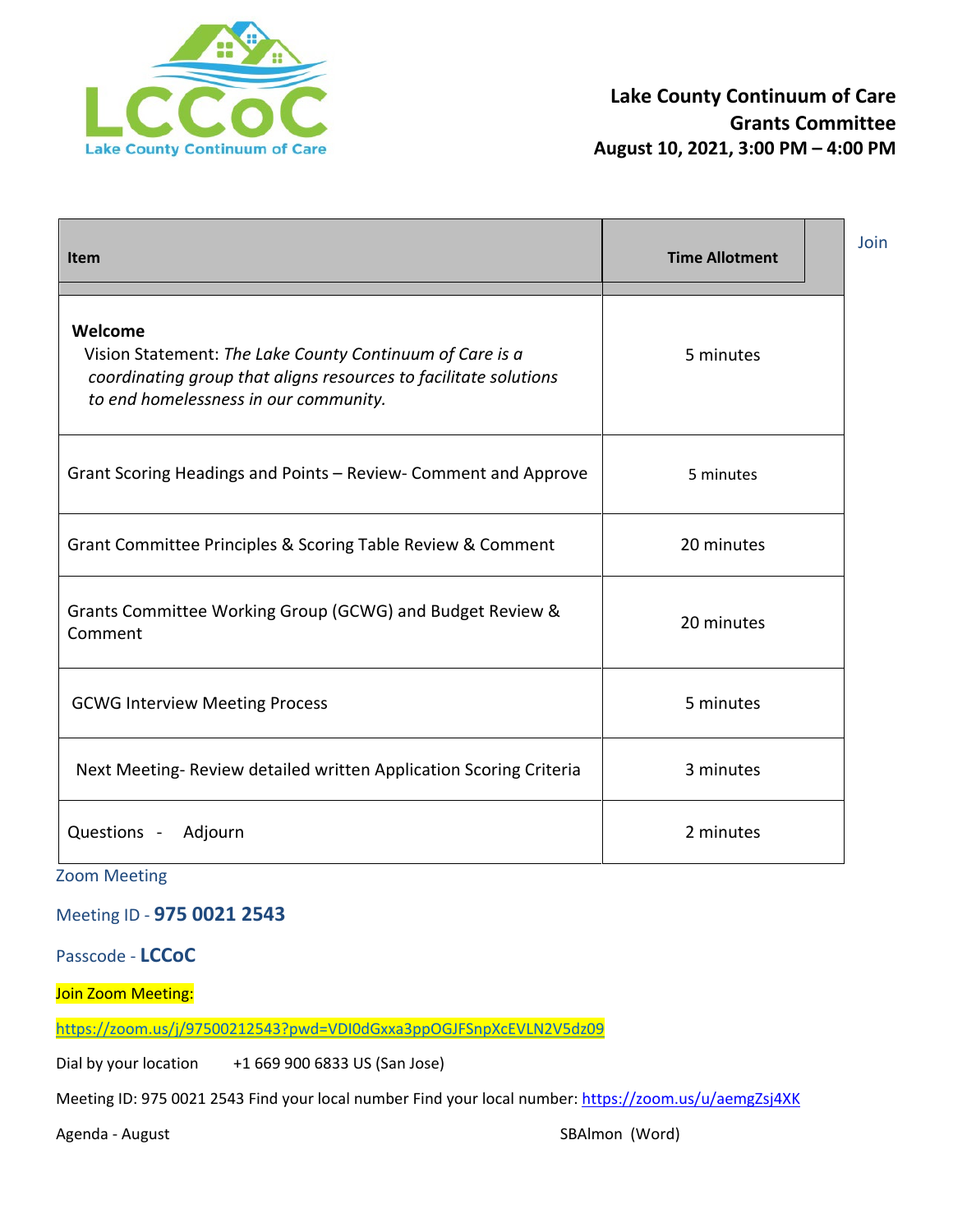

| <b>Item</b>                                                                                                                                                                      | <b>Time Allotment</b> | Join |
|----------------------------------------------------------------------------------------------------------------------------------------------------------------------------------|-----------------------|------|
| Welcome<br>Vision Statement: The Lake County Continuum of Care is a<br>coordinating group that aligns resources to facilitate solutions<br>to end homelessness in our community. | 5 minutes             |      |
| <b>Grant Scoring Headings and Points - Approved</b>                                                                                                                              | 5 minutes             |      |
| Grant Committee Principles & Scoring Table Final Comments                                                                                                                        | 10 minutes            |      |
| Grants Committee Scoring Group (GCSG) and Budget Final Comment                                                                                                                   | 10 minutes            |      |
| "California Housing Coordination and Financial Council" Budget plan                                                                                                              | 10 minutes            |      |
| LCCoC Grant Scoring Sheet - Newly updated                                                                                                                                        | 15 minutes            |      |
| Next Meeting-October 13thc, Questions -<br>Adjourn                                                                                                                               | 5 minutes             |      |

Zoom Meeting

Meeting ID - **975 0021 2543**

Passcode - **LCCoC** 

Join Zoom Meeting:

<https://zoom.us/j/97500212543?pwd=VDI0dGxxa3ppOGJFSnpXcEVLN2V5dz09>

Dial by your location +1 669 900 6833 US (San Jose)

Meeting ID: 975 0021 2543 Find your local number Find your local number:<https://zoom.us/u/aemgZsj4XK>

Agenda – September SBAlmon (Word)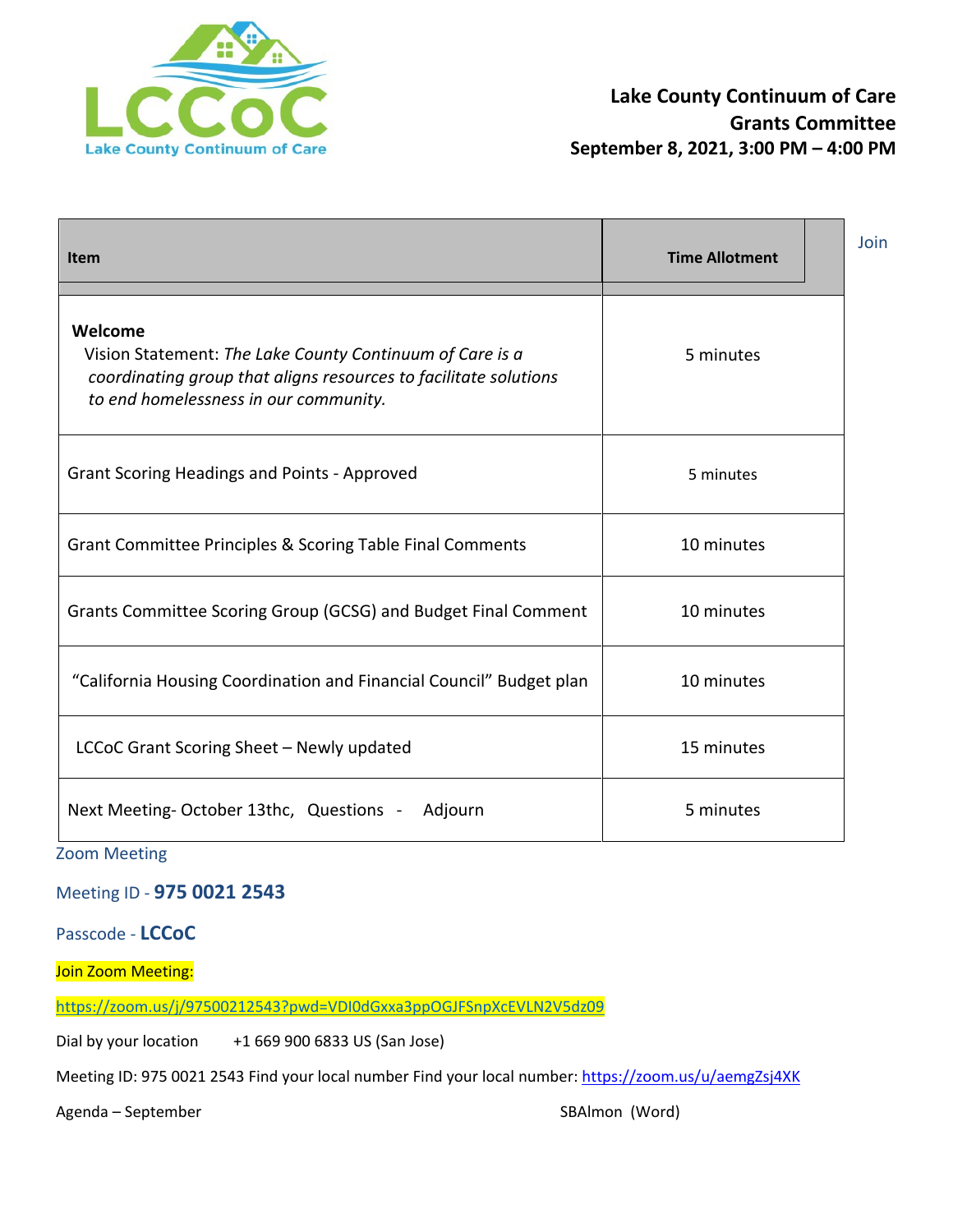

| <b>Item</b>                                                                                                                                                                                         | <b>Time Allotment</b> |
|-----------------------------------------------------------------------------------------------------------------------------------------------------------------------------------------------------|-----------------------|
| Welcome<br>Vision Statement: The Lake County Continuum of Care is a<br>coordinating group that aligns resources to facilitate solutions<br>to end homelessness in our community.                    | 5 minutes             |
| ESG -2 Grant Apply directly to HUD on-line - \$247,938-50% Non-<br>competitive NCO, \$123,969 no applications received. Application<br>submitted directly to (Process for approval without Scoring) | 5 minutes             |
| Grants Scoring Group Needed (NOFA attached) Interviews 10-20-21<br>\$50,000 for Domestic Violence Housing Intervention (Volunteers<br>who have not scored yet will be first chosen).                | 10 minutes            |
| LCCoC Grant Scoring sheet is under a major revision are in process to<br>meet HUD recommended changes.<br><b>RFP Scoring Template Discussion</b>                                                    | 15 minutes            |
| Additional HEAP Grants are in process - I will keep you informed.                                                                                                                                   | 5 minutes             |
| Open to any items or question you have.                                                                                                                                                             | 15 minutes            |
| Next Meeting-November 10th, Questions -<br>Adjourn                                                                                                                                                  | 5 minutes             |

Zoom Meeting

Meeting ID - **975 0021 2543**

Passcode - **LCCoC** 

Join Zoom Meeting:

<https://zoom.us/j/97500212543?pwd=VDI0dGxxa3ppOGJFSnpXcEVLN2V5dz09>